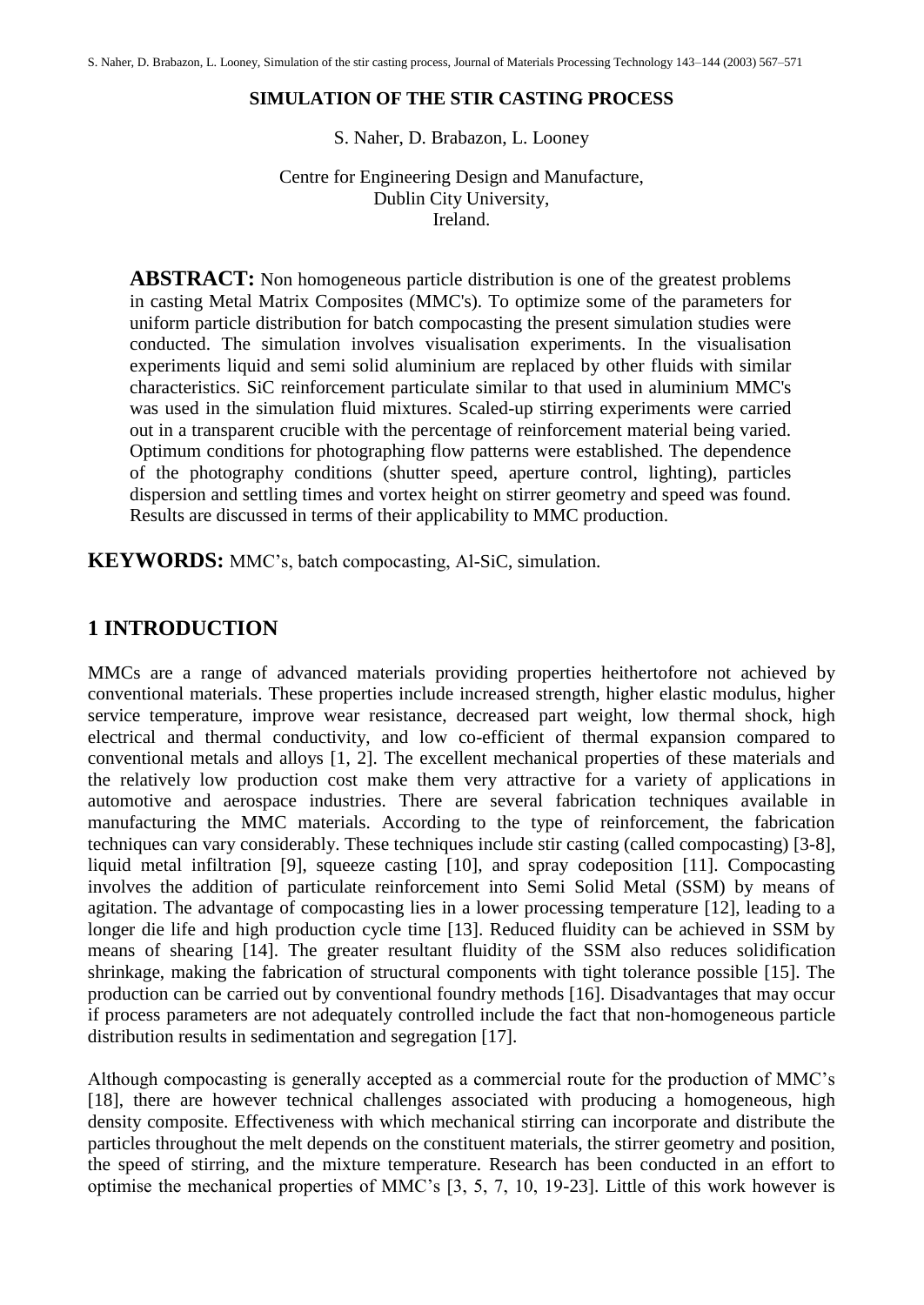concerned with investigation of time required for particulate distribution. Unfortunately, in normal practice the effect of the stirring action on the flow patterns cannot be observed as they take place in a nontransparent molten metal within a furnace. As such, and because of the fact that direct measurements of metal flow characteristics can be expensive, time consuming and dangerous, the current research focuses on methods of simulating fluid and particle flow during stirring.

Very little work has been conducted to date with simulation materials for the compocasting process. Exceptions to this include the work of Kocaefe et al. [24], Hashim et al. [25] and Rohatgi et al. [26]. The work of Kocaefe et al. used a water-SiC mixture, but related only to a specific set of processing conditions. Hashim et al. on the other hand, in an effort to simulate SSM viscosities used glycerol with small polystyrene particles to highlight the flow pattern. Experimental results from Rohatgi et al. indicated the homogeneity of SiC distributions during stirring in water-SiC mixtures. Other important parameters, such as uniform dispersion and settling time for different viscosity simulation fluids within a conventional cylindrical crucible, have not been investigated. This work examines in details these situations with a variety of processing conditions. Results from such simulations can, for example, indicate the time frames required to obtain a uniform distribution of particulate within the molten or SSM.

#### **2 EXPERIMENTAL**

Water and transparent glycerol/water solutions were used to provide fluids of a varying viscosity. Viscosities similar to those of SSM of 300, 500, 800 and 1000 mPas were produced from glycerol/water solutions [27]. Water provided a viscosity of 1 mPas, similar to that of liquid aluminium [28]. Two levels of 13  $\mu$ m sized SiC particles, 0.1% or 10%, were added to these fluids. The lower level allowed internal flow patterns to be observed whereas the upper level, simulating a typical quantity of SiC in a MMC, showed external flow patterns and allowed measurement of



Figure 1: Four blades stirrer, showing different blade configurations (a)  $0^{\circ}$ (b)  $30^{\circ}$  (c)  $45^{\circ}$  (d)  $60^{\circ}$  and (e)  $90^{\circ}$ .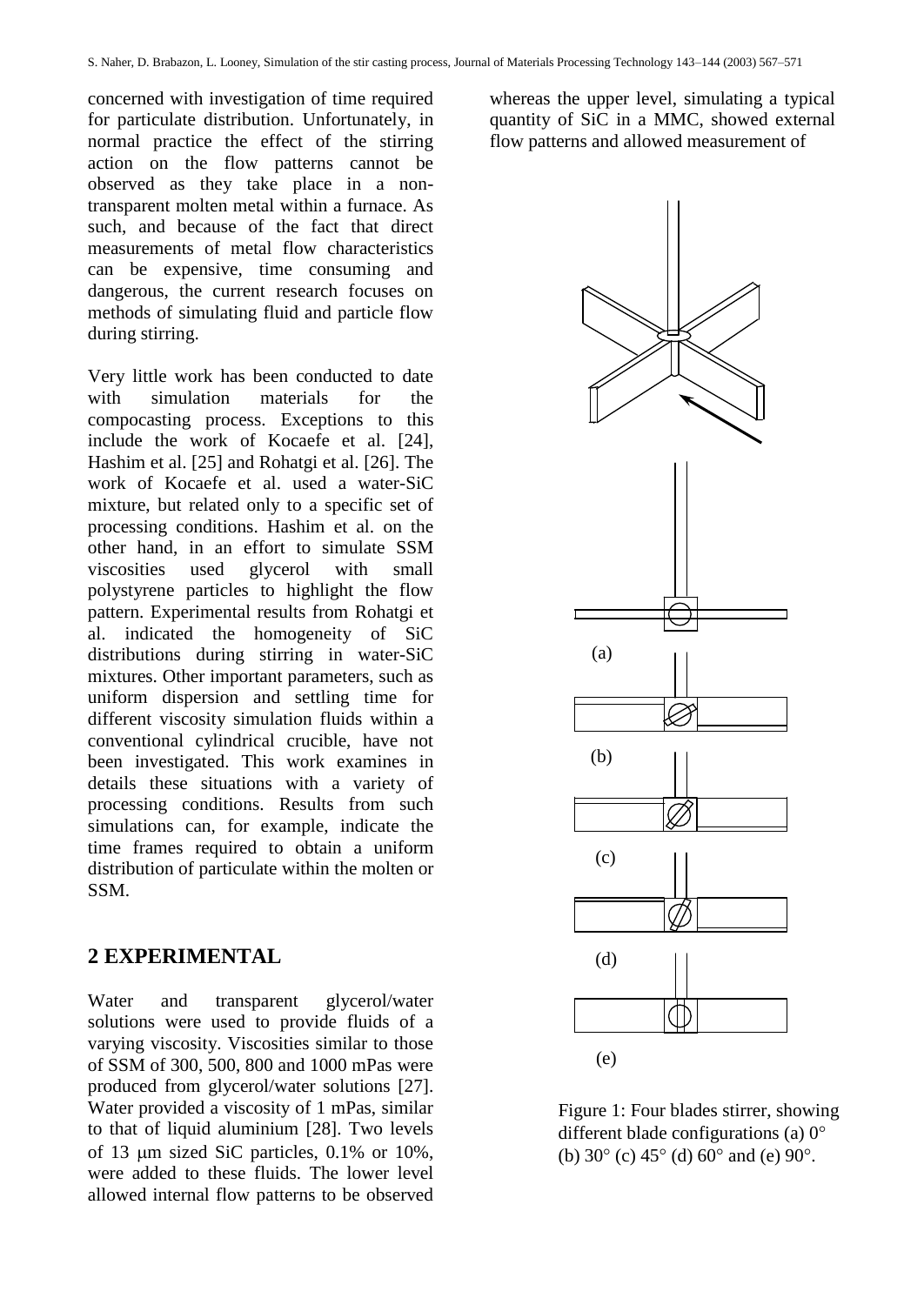dispersion rates. A 400 ml quantity of each of these solutions was prepared in a 10.5 cm diameter Pyrex beaker. This resulted in a solution height of 6.5 cm. Agitation was provided by three different stirrer types. Three and four bladed stirrers with blades normal to the axis of rotation as well as a fixed bladed turbine stirrer were used. Flat blades could be rotated about their longitudinal axis (Figure 1). A speed controlled DC motor enabled accurate control of the stirring speed. Height of the stirrer from the bottom of the beaker, H, was adjustable. A schematic of the experimental set up is shown in Figure 2. The scale shown in this drawing related directly to a laboratory scale production facilities for MMC's.

A camera was mounted along the same horizontal plane as the beaker. Shutter speed, aperture, and lighting settings were adjusted to optimise the picture quality. During these tests, shutter speeds were varied from 1/15- 1/2000 s while the aperture was automatically controlled. Conversely, the aperture was varied from F5.5-38 while the shutter speed was automatically adjusted.



Figure 2: Schematic of the experimental set up.

Steady state flow patterns were set up in the fluids with stirring speeds of 50, 100, 150, 200, 250 and 300 rpm. With the SiC particles initially resting at the bottom of the beaker, time required from shearing commencement, for a uniform dispersion of particles were recorded. When shearing was stopped, settling times for uniformly dispersed particles in the different fluids were measured. Uniform dispersion and settling were completely judged by visual examination. The effects of different stirrer heights on different solutions were also observed. In addition, vortex height, h (Fig.1), was recorded for water and glycerol/ water with different stirrer types and stirring speeds.

### **3 RESULTS**

Camera shutter speeds at least greater than 1/60 s were required to capture the flow pattern in the stirring speed range investigated (50-300 rpm). Faster shutter speeds up to 1/2000 s did not affect captured image quality. Aperture control with automatic shutter speed settings did not produce good photographs due to the low shutter speeds recorded for the aperture range investigated  $\left\langle \langle 1/60 \rangle \right\rangle$ . Integral camera flash, with a white background to the Pyrex beaker, proved the best lighting solution. With this set-up internal flow pattern were captured in 0.1% SiC fluids and external flow of the fluid could be observed in the 10% SiC fluid mixtures.

At 50 rpm no dispersion of the particles occurred irrespective of blade angle or fluid. Uniform particulate dispersion times for a 10% SiC water mixture, for different stirring speeds above 50 rpm are listed in Table 1. From Table 1 it is observed that at 100 rpm and with 0 and 30 degree blade angles no uniform dispersion resulted, but with 45 and 60 degree blade angles there was full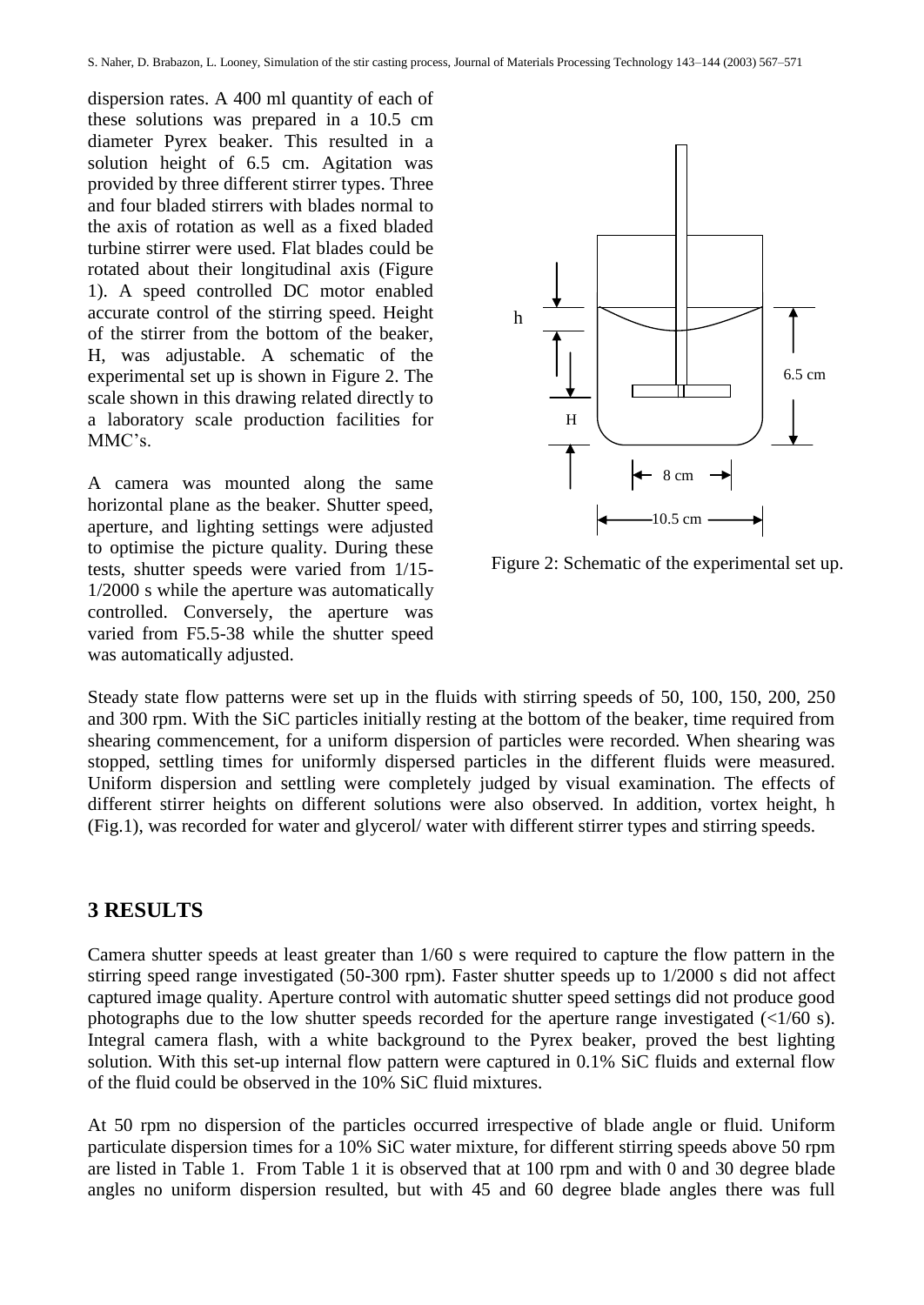particulate dispersion. It is further observed for all stirring speeds that dispersion rates increase with increasing blade angle. The turbine blade also produces dispersion times similar to the best found for the flat bladed stirrers.

| Table 1: Uniform dispersion time for 10% SiC particles for different stirrer types and stirring speeds |  |
|--------------------------------------------------------------------------------------------------------|--|
| in water of viscosity 1 mPas. Stirrer height was 20 mm from the base of the beaker.                    |  |

| <b>Stirring</b> | <b>Blade</b>     |                 | Uniform dispersion time |                       |
|-----------------|------------------|-----------------|-------------------------|-----------------------|
| speed           | angle            |                 | (s)                     |                       |
| (rpm)           | (Degrees)        | 3 blade stirrer | 4 blade stirrer         | Turbine blade stirrer |
|                 | $\boldsymbol{0}$ | $\rm N/A$       | $\rm N/A$               |                       |
|                 | 30               | $\rm N/A$       | N/A                     |                       |
| 100             | 45               | 300             | 180                     | 180                   |
|                 | 60               | 180             | 180                     |                       |
|                 | 90               | 180             | 120                     |                       |
|                 | $\overline{0}$   | 120             | 120                     |                       |
|                 | 30               | 90              | 25                      |                       |
| 150             | 45               | 30              | 29                      | 27                    |
|                 | 60               | 25              | 12                      |                       |
|                 | 90               | 28              | 27                      |                       |
|                 | $\overline{0}$   | 120             | 29                      |                       |
|                 | 30               | 60              | 17                      |                       |
| 200             | 45               | 20              | 16                      | 17                    |
|                 | 60               | 19              | 16                      |                       |
|                 | 90               | 25              | 16                      |                       |
|                 | $\boldsymbol{0}$ | 60              | 16                      |                       |
|                 | 30               | 30              | 16                      |                       |
| 250             | 45               | 16              | 16                      | 16                    |
|                 | 60               | 15              | 16                      |                       |
|                 | 90               | 14              | 18                      |                       |
|                 | $\boldsymbol{0}$ | 60              | 15                      |                       |
|                 | 30               | 19              | 15                      |                       |
| 300             | 45               | 15              | 15                      | 15                    |
|                 | 60               | 13              | 15                      |                       |
|                 | 90               | 13              | 15                      |                       |

Below 150 rpm no dispersion occurred for the higher viscosity glycerol/water mixtures. Uniform particulate dispersion times for a 10% SiC glycerol/water mix (with 300 mPas viscosity), for the different stirring speeds are shown in Table 2. At 200, 250 and 300 rpm the range of dispersion time for 3, 4 and turbine bladed stirrers are 1920-2700, 1680-1980 and 900-1320 seconds respectively. Though there was a tendency for reduced dispersion time with higher blade angle, it was found that for most cases the 60 degree angle produced the lowest dispersion times. The turbine stirrer again produced the lowest dispersion time. Very similar results were observed for the higher viscosity (300, 500, 800 and 1000 mPas) glycerol/water mixtures tested.

Uniform dispersion times for 10% SiC particles in glycerol/water solution for different stirrer types and heights, H, are listed in Table 3. Due to high vortex formation in water at higher stirring speeds and the lack of dispersion in the glycerol/water mixture at lower speeds, a stirring speed of 150 rpm was used in water and 200 rpm in the glycerol/water mixture. With increase in the height of the stirrer in the melt, the dispersion times increase. Indeed, for stirrer heights of 30 mm and above in the glycerol/water mixtures, the particles are not dispersed into the solution. From Table 1, 2 and 3, a general result observed is the strong tendency for the turbine to produce a faster dispersion time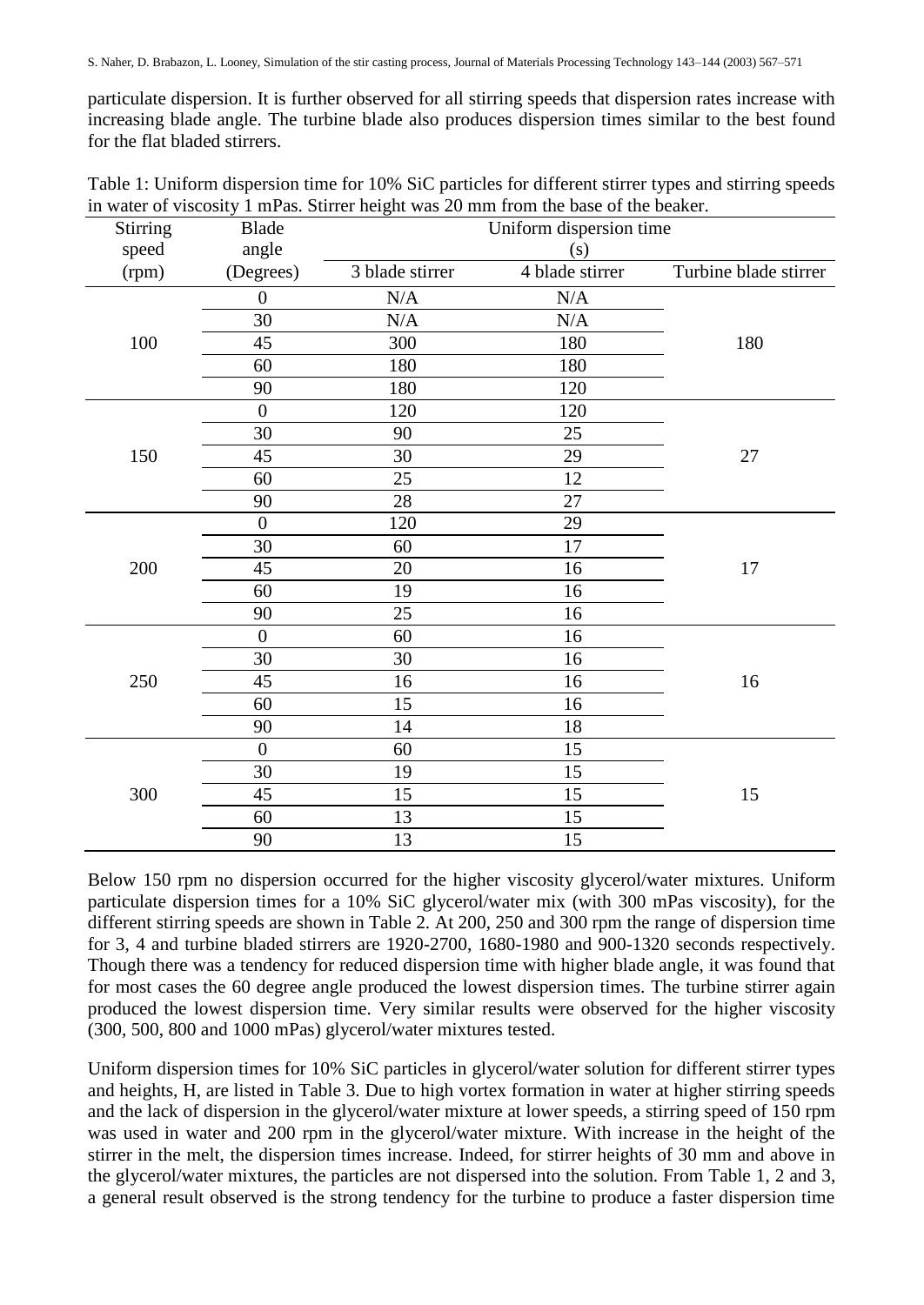than the other stirrer types. A less pronounced tendency for the 4 blade stirrer to produce shorter stirrer times than the 3 bladed stirrer is also observed.

| Table 2: Uniform dispersion time for 10% SiC particles for different stirrer types and stirring speeds |  |  |  |  |  |  |
|--------------------------------------------------------------------------------------------------------|--|--|--|--|--|--|
| in glycerol/water solution of viscosity 300mPas. Stirrer height was 20 mm from the base of the         |  |  |  |  |  |  |
| beaker.                                                                                                |  |  |  |  |  |  |

| <b>Stirring</b> | <b>Blade</b>   | Uniform dispersion time |                 |                       |  |  |
|-----------------|----------------|-------------------------|-----------------|-----------------------|--|--|
| speed           | angle          |                         | (s)             |                       |  |  |
| (rpm)           | (Degree)       | 3 blade stirrer         | 4 blade stirrer | Turbine blade stirrer |  |  |
|                 | $\theta$       | 2700                    | 2520            |                       |  |  |
|                 | 30             | 2520                    | 2460            |                       |  |  |
| 200             | 45             | 2400                    | 2400            | 2340                  |  |  |
|                 | 60             | 2100                    | 1920            |                       |  |  |
|                 | 90             | 2640                    | 2460            |                       |  |  |
|                 | $\overline{0}$ | 1980                    | 1800            |                       |  |  |
|                 | 30             | 1800                    | 1800            |                       |  |  |
| 250             | 45             | 1800                    | 1740            | 1680                  |  |  |
|                 | 60             | 1740                    | 1680            |                       |  |  |
|                 | 90             | 1920                    | 1800            |                       |  |  |
|                 | $\theta$       | 1320                    | 1200            |                       |  |  |
|                 | 30             | 1200                    | 1140            |                       |  |  |
| 300             | 45             | 1080                    | 1080            | 900                   |  |  |
|                 | 60             | 900                     | 900             |                       |  |  |
|                 | 90             | 1200                    | 1200            |                       |  |  |

Table 3: Uniform dispersion time in different solution for 10 % SiC particles for different stirrer types and height for 45 degree blade angle.

| Solution  | <b>Stirring</b> | Stirrer | Uniform Dispersion time (s) |                 |                       |  |  |
|-----------|-----------------|---------|-----------------------------|-----------------|-----------------------|--|--|
|           | speed           | Height  | 3 Blade Stirrer             | 4 Blade Stirrer | Turbine Blade stirrer |  |  |
|           | (rpm)           | (mm)    |                             |                 |                       |  |  |
|           |                 | 10      | 30                          | 25              | 24                    |  |  |
| Water,    |                 | 20      | 30                          | 29              | 27                    |  |  |
| viscosity | 150             | 30      | 50                          | 45              | 40                    |  |  |
| 1mPas     |                 | 40      | 120                         | 90              | 60                    |  |  |
|           |                 | 50      | 180                         | 120             | 70                    |  |  |
|           |                 | 10      | 1500                        | 1500            | 1320                  |  |  |
| Glycerol, |                 | 20      | 2400                        | 2400            | 1740                  |  |  |
| viscosity | 200             | 30      | N/A                         | N/A             | N/A                   |  |  |
| 300mPas   |                 | 40      | N/A                         | N/A             | N/A                   |  |  |
|           |                 | 50      | N/A                         | N/A             | N/A                   |  |  |

In all cases, particulate settling times measured were independent of stirrer types and stirring speed. Approximately 90% of all particles settled within 60 seconds in water and complete settling was recorded after 180 seconds. The time at which particulate settling occurred in the glycerol/water mixtures was evident from the emergence a clear layer, absent of SiC particles, at the top of the mixture. For all glycerol/water mixtures the uniform dispersion of SiC remained for one hour, and complete particulate settling only occurred after 20 hours.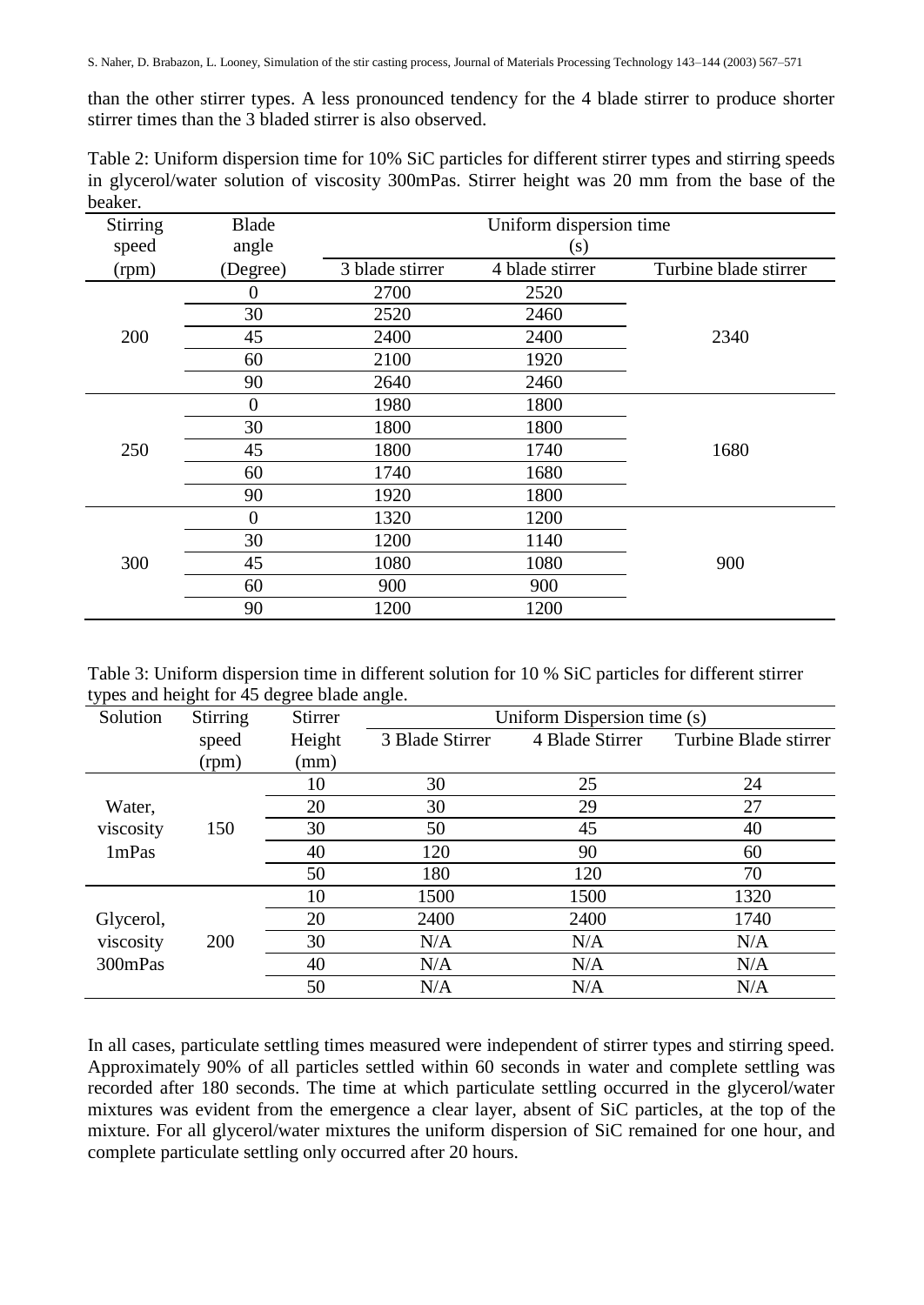Table 4 compares the vortex depth of different viscosities solutions, stirrer types, and stirring speeds. It is clearly evident from this table that at higher stirring speed in water the vortex height increases. Much greater vortex height is also observed in the water mixtures compared with the glycerol/water mixtures. No vortex was present in glycerol/water mixtures for stirring speeds below 150 rpm. Air entrapment was also observed in all fluids at speeds above 250 rpm, though this was surprisingly more evident in the higher viscosity fluids.

|           | Stirring | Vortex Depth (mm)                  |                         |                       |  |  |
|-----------|----------|------------------------------------|-------------------------|-----------------------|--|--|
| Solutions | speeds   | 4 blade stirrer<br>3 blade stirrer |                         | Turbine blade stirrer |  |  |
|           | (rpm)    | (45 degree blade angle)            | (45 degree blade angle) |                       |  |  |
|           | 100      |                                    | C.                      | 6                     |  |  |
| Water     | 150      | 12                                 | 13                      | 14                    |  |  |
| Viscosity | 200      | 22                                 | 25                      | 30                    |  |  |
| 1mPas     | 250      | 35                                 | 40                      | 45                    |  |  |
|           | 300      | 40                                 | 50                      | 55                    |  |  |
|           | 100      | No Vortex                          | No Vortex               | No Vortex             |  |  |
| Glycerol  | 150      | No Vortex                          | No Vortex               |                       |  |  |
| Viscosity | 200      | 2                                  |                         | 5                     |  |  |
| 300 mPas  | 250      | 5                                  | 5                       | 7                     |  |  |
|           | 300      | 7                                  | 6                       | 10                    |  |  |
|           | 100      | No Vortex                          | No Vortex               | No Vortex             |  |  |
| Glycerol  | 150      | No Vortex                          | No Vortex               | No Vortex             |  |  |
| Viscosity | 200      |                                    | No Vortex               |                       |  |  |
| 500 mPas  | 250      | $\overline{2}$                     | 3                       | 3                     |  |  |
|           | 300      | 4                                  | 5                       | 6                     |  |  |
|           | 100      | No Vortex                          |                         | No Vortex             |  |  |
| Glycerol  | 150      | No Vortex                          |                         | No Vortex             |  |  |
| Viscosity | 200      | No Vortex                          |                         | No Vortex             |  |  |
| 800 mPas  | 250      |                                    | 1                       |                       |  |  |
|           | 300      | $\overline{2}$                     | 3                       | $\overline{4}$        |  |  |
|           | 100      | No Vortex                          | No Vortex               | No Vortex             |  |  |
| Glycerol  | 150      | No Vortex                          | No Vortex               | No Vortex             |  |  |
| Viscosity | 200      | No Vortex                          | No Vortex               | No Vortex             |  |  |
| 1000 mPas | 250      | $\overline{2}$                     |                         |                       |  |  |
|           | 300      | $\overline{2}$                     | $\overline{2}$          | 3                     |  |  |

Table 4: Comparison of the vortex height for different stirring speeds and stirrer types in solutions of viscosities 1, 300, 500, 800 and 1000 mPas.

# **4 DISCUSSION**

From the results presented it is apparent that the stirring speed and blade angle have a significant effect on particle distribution in the water mixture. These effects are dampened by the higher viscosity glycerol/water mixtures. In this regard, even the relatively low viscosity glycerol/water mixture (300 mPas) has a significant effect.

The height of the stirrer is also seen to have an important effect for the distribution time of the SiC. This is particularly true for the higher viscosity glycerol/water solutions. Particulate settling time are in general longer than dispersion time though they are of similar order of magnitude. Settling time, in contrast to dispersion time, show no variation with stirring speed but are strongly dependent on fluid viscosity. From the results with the liquid aluminium simulation fluid (water) it was seen that settling occurs within seconds of stopping shear within the fluid. In the context of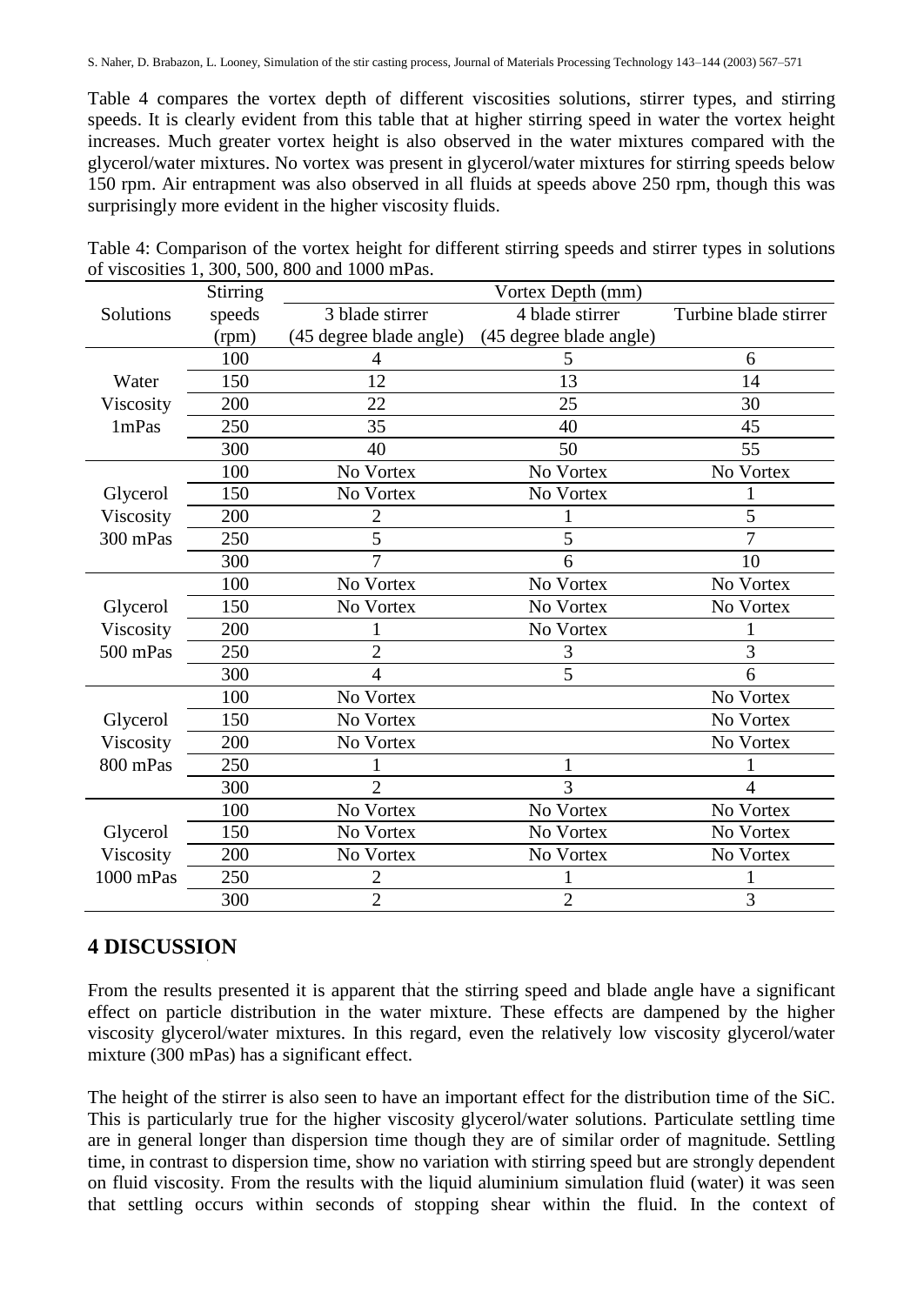compocasting MMC materials, solidification would then have to be immediate in order to retain the uniform SiC distribution. A slight increase in viscosity however allows for much longer time before processing. Such a viscosity increase can be obtained from lowering temperature to that within an alloy's semi-solid range. A disadvantage of higher viscosities however is their increased lack of fluidity. A compromise is then required in the casting temperature. It is seen from the results above that at a viscosity of 300 mPas would be sufficient to increase the time available for SSM processing.

Excessive vortex height was shown to result in air entrapment, however brute force has also been shown to provide the best method for incorporating particles in SSM [29]. For batch casting then, the stirrer should only produce strong currents in the bottom region of the SSM to encourage particle entrapment and discourage air entrapment. Air entrapment leads to internal voids and oxides within the casting which deteriorate the mechanical properties. Non-reactive argon or nitrogen gas atmospheres mitigate the problems of oxide formation. However these gases may also form pores when present within the SSM during solidification. In contrast to the constant viscosity simulation fluids used in this work the viscosity of SSM changes during processing. Lower fractions solid, higher shear rates, or longer shearing periods result in lower viscosity in the SSM which would help prevent retention of these gases [14].

# **5 CONCLUSION**

- 1. Higher blade angles and lower viscosity result in reduced particulate dispersion time.
- 2. A minimum stirring speed of 100 rpm for water and 200 rpm for glycerol/water-SiC mixtures is required for uniform dispersion to occur.
- 3. A viscosity increase from 1 mPas (for liquid metal) to 300 mPas has a tremendous effect on the SiC dispersion and settling time. However a further increase from 300 mPas to 1000 mPas has negligible effect on this time.

## **REFERENCES**

- 1. D. L. McDanels, Met. Trans. 16A (1985) 1105.
- 2. B. Ralph, H.C. Yuen and W. B. Lee, J. of Mater. Proc. Tech. 63 (1997) 339.
- 3. Y.H. Seo and C.G. Kang, Composites Sci. and Tech. 59 (1999) 643.
- 4. S. Skolianos, Mater. Sci. and Eng., A210 (1996) 76.
- 5. C.G. Kang, J.H. Yoon and Y.H. Seo, J. Mater. Proc. Tech., 66 (1997) 30.
- 6. M. Yilmas and S. Altintas, Proc. of the 2nd Int. Biennial European Joint Conf. on Eng. System, England, 119.
- 7. G. S. Hanumanth and G. A. Irons, J. Mater. Sci., 28 (1993) 2459.
- 8. J.C. Lee, J.Y. Byun, C.S. Oh, H.K. Seok and H.I. Lee, Acta mater. 45, (1997) 5303.
- 9. X. Yunsheng and D.D.L.Chung, J. Mater. Sci., 33, 19, (1998), 4707.
- 10. Y.H. Seo and C.G. Kang, J. Mater. Proc. Tech., 55, (1995) 370.
- 11. S. Zhang, F. Cao, Y. Chen, Q. Li, Z. Jiang, Acta Materiae Compositae Sinica, 15, 1 (1998) 88.
- 12. G. Bartos, and K. Xia, Proc. 4th Int. Conf. on Semi-Solid Processing of Alloys and Composites, University of Sheffield, England (1996) 290.
- 13. M.P. Kenney, J.A. Courtois et al., Metal Handbooks, 9th Ed., Casting, ASM International, OH, USA, 15 (1998), 331.
- 14. D. Brabazon and D. J. Browne and A. J. Carr and J. C. Healy, Proc. of the 5th Int. Conf. on semi-solid processing of alloys and composites (2000) 21.
- 15. T. Witulski, A. Winkelmann, and G. Hirt, Proc. 4th Int. Conf. on Semi-Solid Processing of Alloys and Composites, University of Sheffield, England (1996) 242.